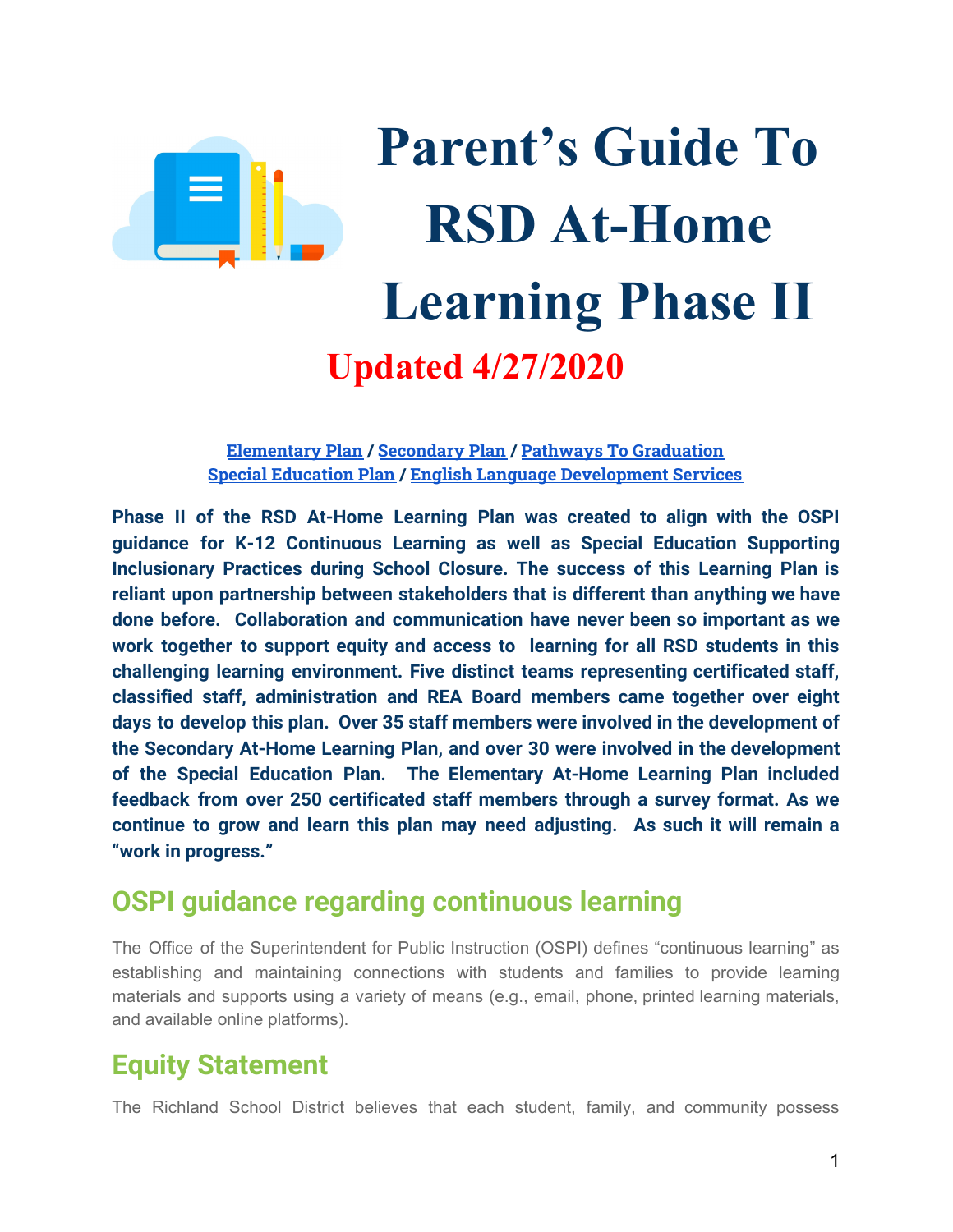strengths and cultural knowledge that benefits their peers, educators, and schools. Ensuring educational equity requires education leaders to examine the ways current policies and practices result in disparate outcomes for our students. This requires education leaders to develop policies and practices that ensure all students have access to the instruction and support they need to succeed in our schools. The District is committed to a Learning Plan that leads to equitable outcomes among student regardless of their background.

# **What is a reasonable expectation for the number of minutes students should be engaged in learning?**

OSPI suggests the following (*max. minutes per day*):

- PreK: 30 Minutes per day.
- Kinder-1st: 45 Minutes per day.
- 2nd-3rd: 60 Minutes per day.
- 4th-5th: 90 Minutes per day.
- 6th-8th: 20 minutes per class (2.5 hours maximum per day)
- <span id="page-1-0"></span>● 9th-12th: 30 minutes per class (3 hours maximum per day)

### **Elementary (PreK - Grade 5) At-Home Learning Phase II**

### **Classroom teachers working directly with families**

Elementary PreK-5: Individual teachers will create and provide learning activities or projects in core subjects areas (reading, writing, math, sciences). Elementary teachers should maintain focus on state learning standards and give priority to key essential skills that students need to continue to build mastery in by the end of the year.

Teachers will provide, at minimum, weekly activities and maintain weekly communication with students. Teachers will also be available to parents if questions arise on a regularly scheduled basis. Teachers will be using a variety of ways to communicate with families. (This could include email, class apps/class dojo, phone calls, etc…).

Parents can always contact teachers through their school email. Please access the staff directory on the RSD website and your school's website for individual teacher emails.

Elementary Specialists and Counselors: On the RSD website, you'll find a parent page where specialists and counselors collaborate and contribute weekly activities for students to engage in social-emotional learning, arts, physical education, and library.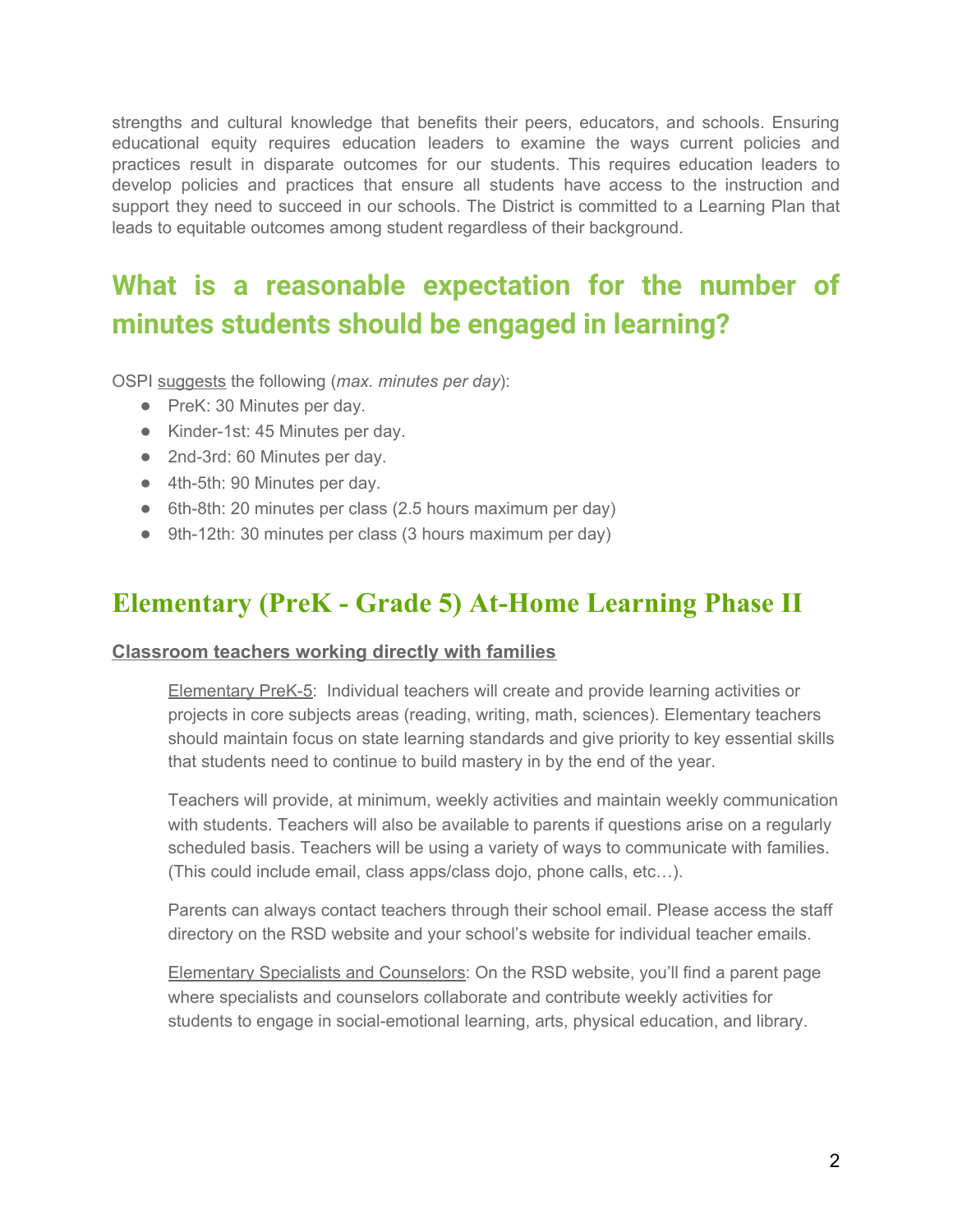**Supplemental "Beyond the Classroom" Learning** - For parents that are looking for additional learning activities for their students to go beyond the weekly classroom instruction and activities from teachers, RSD is providing the following supplemental options:

Virtual Resources and Learning Links: As an extra layer, Richland schools will also be providing weekly virtual learning resources and links to families. These resources and links will include things like virtual field trips, online learning activities, games, STEM challenges, and other fun learning extensions. These resources are posted every Monday on the RSD website to all families P-12. A full list of the district's P-5 online learning resources are available on the RSD website.

Elementary Extended Learning Grade-Band Skills Packets (PK-5): Each week, RSD Teaching and Learning Department will be publishing "at-home" supplementary learning packets for families looking for even more ways to keep their students learning during the closure weeks. These packets will focus on reading, writing, and math skills and will be individualized for the following grade bands (Pre, K-1, 2-3, 4-5). The purpose is to provide open-ended learning activities that parents and students can enjoy at home.

If families would like a printed copy of these packets, they will be available at schools and bus stops where meals are picked up every Monday. Weekly packets are also available directly online for parents to download each Monday from the RSD website.

### **Elementary Assessment and Grades**

All state-wide testing has been canceled for the year. Students in grades 3-12 will not be taking the SBA (Smarter Balanced Assessment) like typical years.

In this new at-home learning model, elementary teachers will NOT be giving traditional grades for at-home learning assignments. OSPI has asked that we do continue using formative assessment practices to:

- Monitor students' participation and progress over time.
- Provide feedback to students about their participation and progress.
- Use student progress to adjust our own instruction as needed.

### **Monitoring Participation**

Classroom teachers will keep a weekly record of the families that are participating or not participating.

If a family is repeatedly not engaging or communicating with the teacher on a weekly basis, the teacher should make a reasonable effort to continue to reach out to contact them. (This could include individualized emails, phone calls, a letter sent home, or contacting secondary/ emergency phone numbers).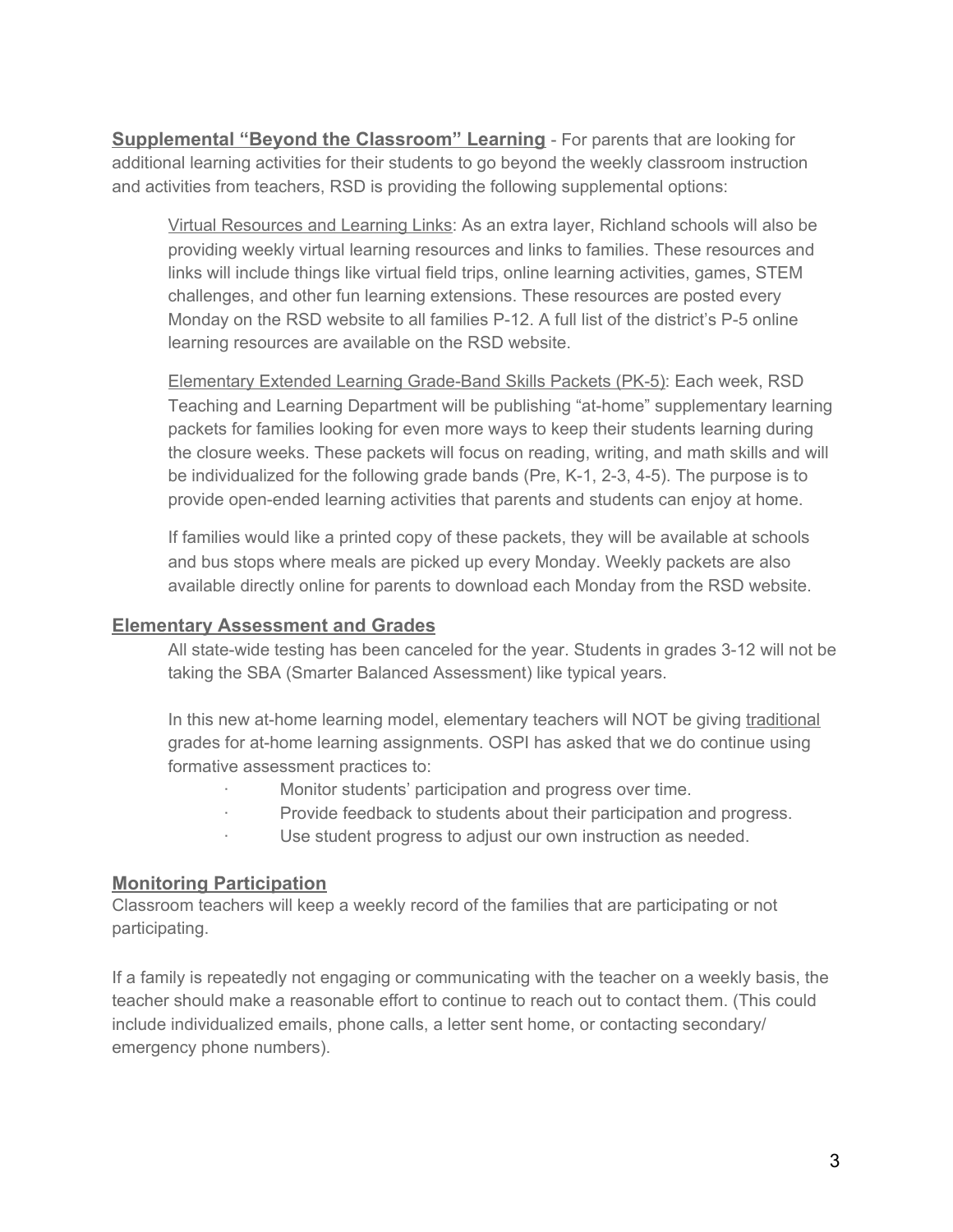Communication between student-parent-teacher is critical during this time! If we don't maintain a strong home-school partnership, supporting student learning becomes very difficult. Two-way communication is an essential component for successful at-home learning. As important as it is for teachers to maintain regular communication with families, we also need families to connect with their teachers on a regular basis.

# <span id="page-3-0"></span>**Secondary (Grades 6-12) At-Home Learning Phase II**

### **Instruction and Evaluation**

- Teachers will provide, at minimum, weekly academic work and maintain weekly communication with families.
- The academic work teachers provide students will focus on key essential learnings needed to complete the course.
- OSPI has asked that teachers continue using formative assessment practices to:
	- Monitor students' progress and participation over time.
	- Provide feedback to students about their learning.
	- Adjust instruction as needed.

### From OSPI Chris Reykdahl's April 22 letter regarding guidance and rules for HS grades:

*Grades 9–12 and middle school students taking credit-bearing high school level work will be graded using the following principles:*

- *○ Do no harm!*
- *○ Every student will get an opportunity to improve their grade with their March 17 status as a baseline.*
- *○ No student will receive a "pass," "fail," or "no credit" grade for any course.*
- *○ Teachers will assign an "incomplete" for students who cannot engage in an equitable way.*
- *○ Every class taken during the closure period will be given a statewide designator on the high school transcript to denote the unique environment in which the course was taken.*
- *○ Students assigned an "incomplete" for a course will be given opportunities to reengage in the learning standards based on local school district decisions in consultation with the student/parents/guardians, including but not limited to:*
	- *i. Summer school,*
	- *ii. Courses in the following term or year,*
	- *iii. Independent study,*
	- *iv. Competency-based courses,*
	- *v. Online courses, or*

*vi. Backfilling the incomplete grade with the letter grade obtained in the next course taken in that subject area*

● Are assignments or work from April 27 to the last day of the semester required?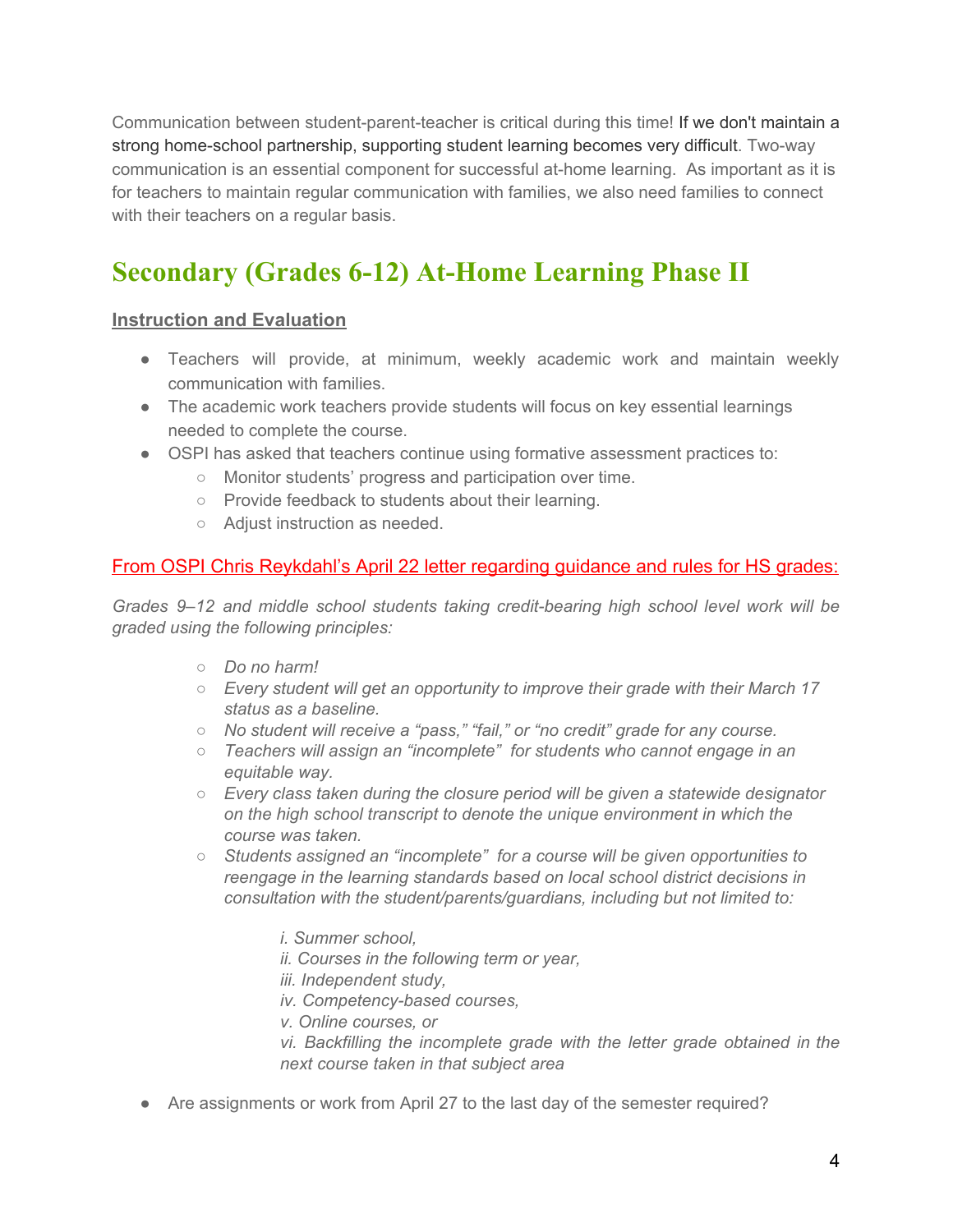- $\circ$  Yes, those assignments are required in order to get a grade instead of an Incomplete (I).
- What happens if a student does not continue to do required assignments after April 27?
	- $\circ$  The student will receive an Incomplete (I) instead of a grade.
		- The student will not receive a failing grade.
		- The student will not receive a reduced grade (a grade lower than what they had on March 17).
	- $\circ$  The student will be given additional opportunities to complete the course at other times.
	- $\circ$  The student will not receive the grade as of March 17 because the course was not yet completed.

Seniors who are on track to graduate also have an option on an individual student basis to receive a waiver of certain graduation credit requirements.

Middle school students who are not taking courses for high school credit will be graded using letter grades (A, B, C, D or Incomplete (I)).

### **Communication**

● If students are continuing to not participate, the teacher will communicate with administration in order for administration to make individual student/family contact.

### **High School and Beyond Plan**

- Counselors at the high schools will continue to provide the academic work to ninth- and tenth-grade students to complete requirements for their High School and Beyond Plans. The students that do not complete the work will be able to complete it during the 2020-21 school year.
- Counselors and Career Specialists will work with twelfth-grade students to complete their academic work. Careers and Financial Literacy teachers along with Career Specialists will work with the students in their classes to complete the High School and Beyond Plan requirements.

### **Course Completion**

- Courses will need to be completed at the end of the semester on June 19, 2020
- Teachers will continue working with students until the end of the semester adjusting their pacing accordingly.

# <span id="page-4-0"></span>**Pathways To Graduation and Class of 2020 Graduation Requirements**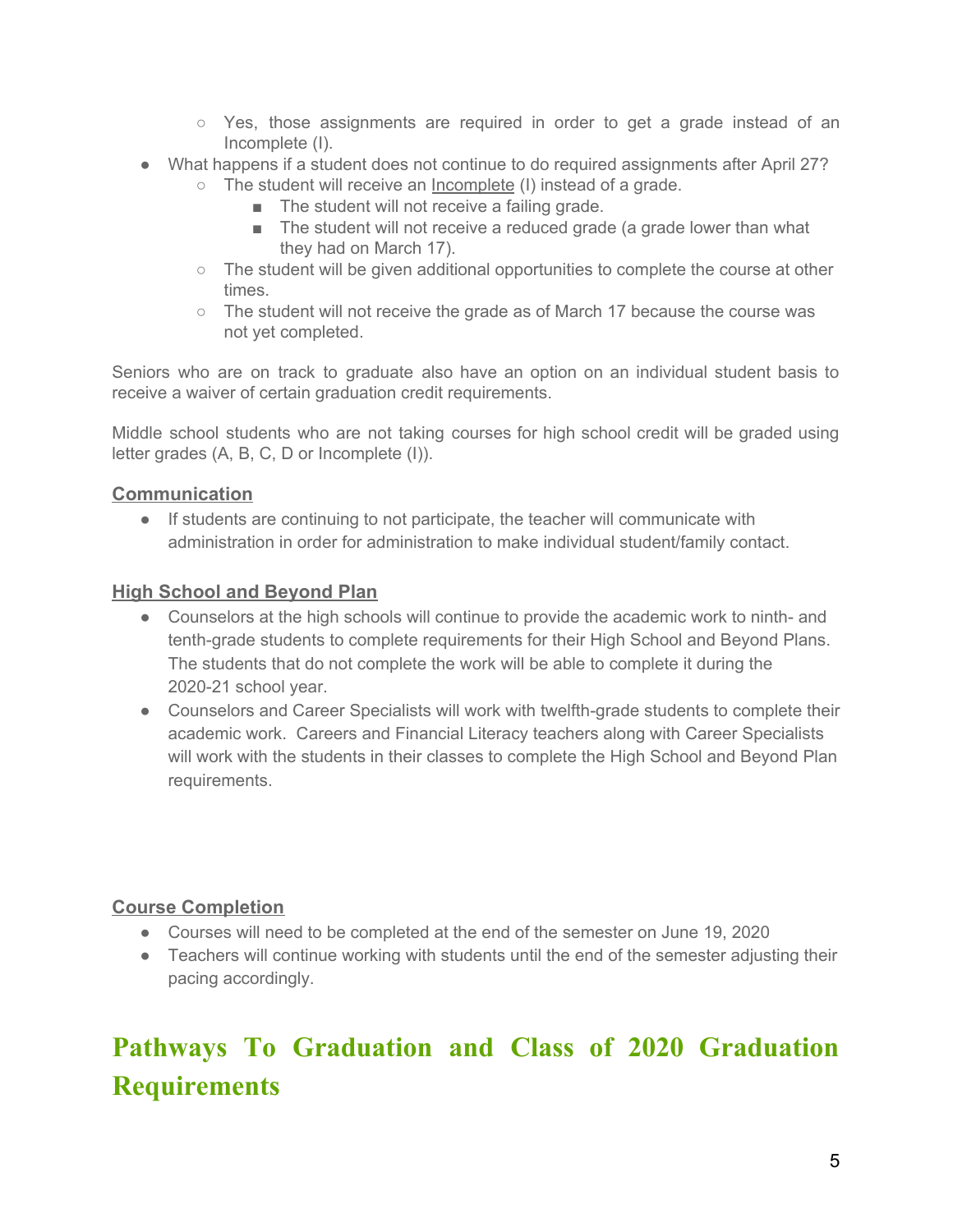Understanding the closure has created barriers for many students, the district's main focus is advocating for students who have been denied the opportunity for continued success due to their inability to access learning in a traditional way.

As part of the new graduation requirements, students (seniors) are expected to put forth a "Good Faith Effort" to pass the classes they are (or will be) enrolled in.

### **Adverse Impact from Closure/Unique Circumstances Requiring Waiver**

After determining there is not a viable option to earn credit for a course due to the hardships faced imposed by the closure, any core credits and total number of credits can be waived with principal approval. A waiver form must be completed that requires student/parent signatures and highlights the potential negative impact of waiving credits for graduation [\(Ref.](https://www.sbe.wa.gov/sites/default/files/public/meetings/Apr-2020/Exhibit%20A%20Emergency%20Rules.pdf) SBE Emergency [Rules---requiring](https://www.sbe.wa.gov/sites/default/files/public/meetings/Apr-2020/Exhibit%20A%20Emergency%20Rules.pdf) districts to notify the students/parents of the impact of waiving [credits\).](https://www.sbe.wa.gov/sites/default/files/public/meetings/Apr-2020/Exhibit%20A%20Emergency%20Rules.pdf)

Our goal as a district is to get as many students to meet the state graduation requirements as possible. With compassion, communication and common sense, our counselors and administrators will be working with at-risk seniors on a weekly basis. Graduation plans may need to be adjusted based on individual student needs and circumstances.

Counselors and administrators will take a deep look into each student's High School And Beyond Plan that are identified as at risk of not graduating. These will be students that have less than 18 credits and others who are missing some of the fundamental state required credits. Counselors, administrators, and case managers will create a graduation plan with students that need additional APEX, ALEKS or BYU online courses. Counselors will ensure that students are enrolled in these classes no later than April 30.

Counselors and administrators will identify students that haven't passed the SBA and work on one of the eight student pathways for graduation based on HSBP

### <span id="page-5-0"></span>**Special Education At-Home Learning Phase II**

Individual teachers and itinerants/therapists will create and assign/distribute/present continuous learning opportunities as defined by OSPI aligned to each student's Specially Designed Instruction (SDI) to help them continue to make progress toward their IEP goals and success in special education courses that support graduation. This might be done through service delivery to students and/or through collaboration with the student's team members who then provide the instruction to the student via continuous learning as defined by OSPI. **In order to support students in all of their educational opportunities, it is important for the student's team to**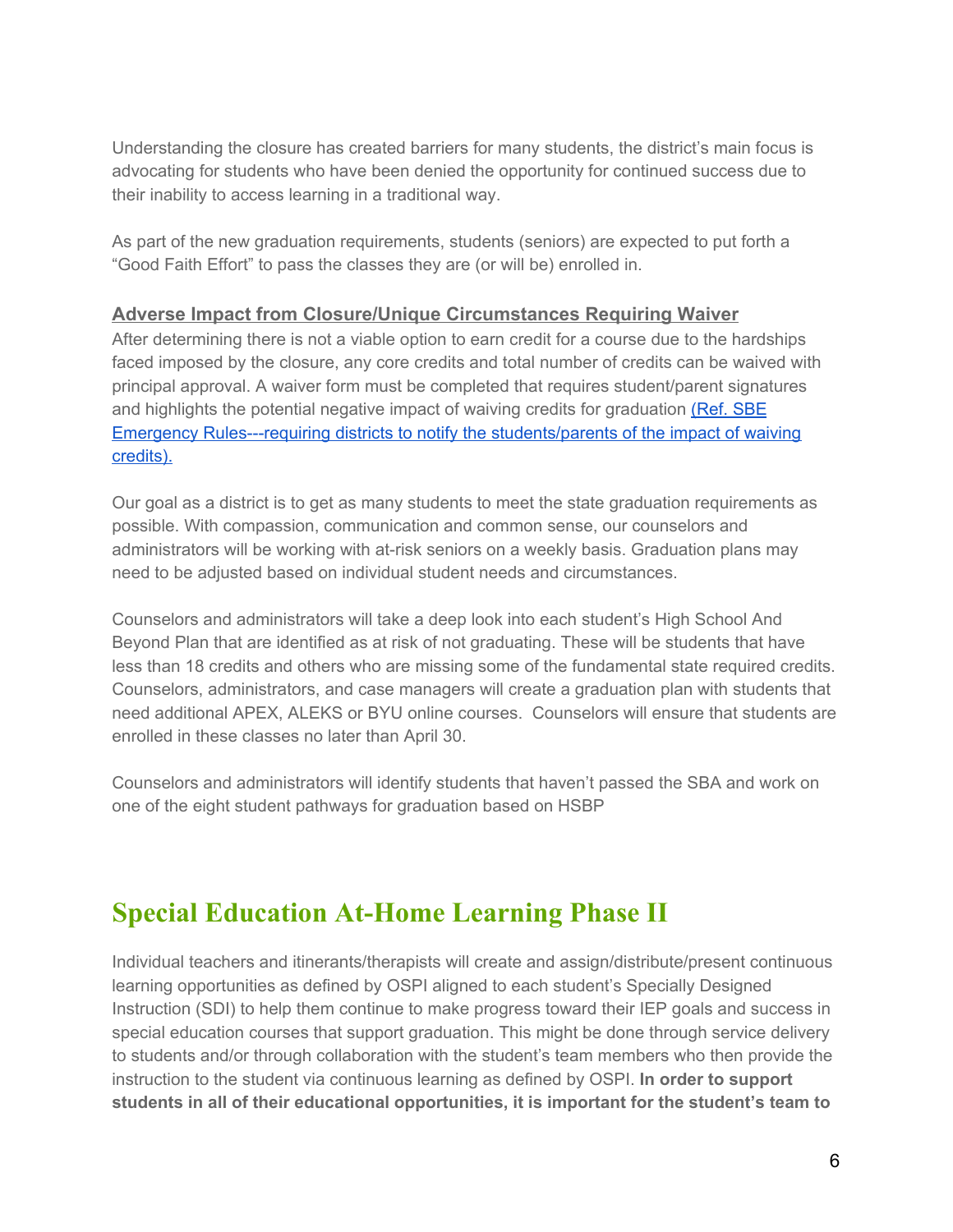#### **collaborate and discuss individual student/family priorities and services to be addressed.**

Topics to be considered by the team include the needs and supports of students and their families as well as General Education collaboration including core content and specialists/electives. This can be done remotely through email, phone, Microsoft Team meetings, Zoom meetings, etc.

### **Continuous Learning Individual Plans (CLIP)**

Special Education Case Managers will collaborate with each student's IEP team to create [a](https://drive.google.com/open?id=1ZLWuLSyHexq7E-NZhBomc_sU4-Lrep6U) [CLIP.](https://drive.google.com/open?id=1ZLWuLSyHexq7E-NZhBomc_sU4-Lrep6U) Service minutes will be determined in the CLIP. If the team decides to include service minutes in a qualifying area, the minimum services recommended will be at least 5 minutes. Based upon maximum commitment minutes that were provided by OSPI (see below), the team will utilize the child's least restrictive environment percentage to recommend the amount of special education services per day/week. It is important for teams to consider the amount of service and method of service provision each student requires in these areas at this time, and that this may look different for some students. Family priorities, barriers, and needs during this time are paramount for the team decision when considering what services and in what format they are provided. All aspects of the child's learning and emotional health should be taken into consideration. Special Education Case Managers will then upload the CLIP to IEP online. All CLIPs are to be treated as confidential documents. Families may also contact their student's IEP Case Manager with questions.

### **Accommodations and Modifications**

Teams will consider accommodations and modifications that are necessary in the at home learning environment. These will likely be found in the student's current IEP, however, teams may need to consider new accommodations and modifications based on needs that are evident in the new at-home learning setting. Accommodations and modifications may include reinforcement systems, visual schedules, communication systems, shortened assignments, weekly planners, use of reader and speech to text extensions on Chrome and paper/pencil assignments. See helpful links below:

● Special Education [Technology](https://sites.google.com/view/specialedtechcenter/equitable-distance-learning?authuser=0) Center (SETC) - Equitable Online Learning

Students who use Assistive Technology of any kind will be given access to their devices at this time to allow for continued access to a "free and appropriate public education" (FAPE). The student's case manager will coordinate with building administration to retrieve these devices and offer pick up or delivery as needed.

### **Participation & Engagement**

Student participation will be monitored on a weekly basis as described in the general education Phase II guidelines. Case managers will consult with General Education staff. Families are encouraged to assist students in participating weekly with instructional activities. For students that are not yet participating, staff will make reasonable attempts to connect and engage students in at-home learning (utilizing a variety of methods).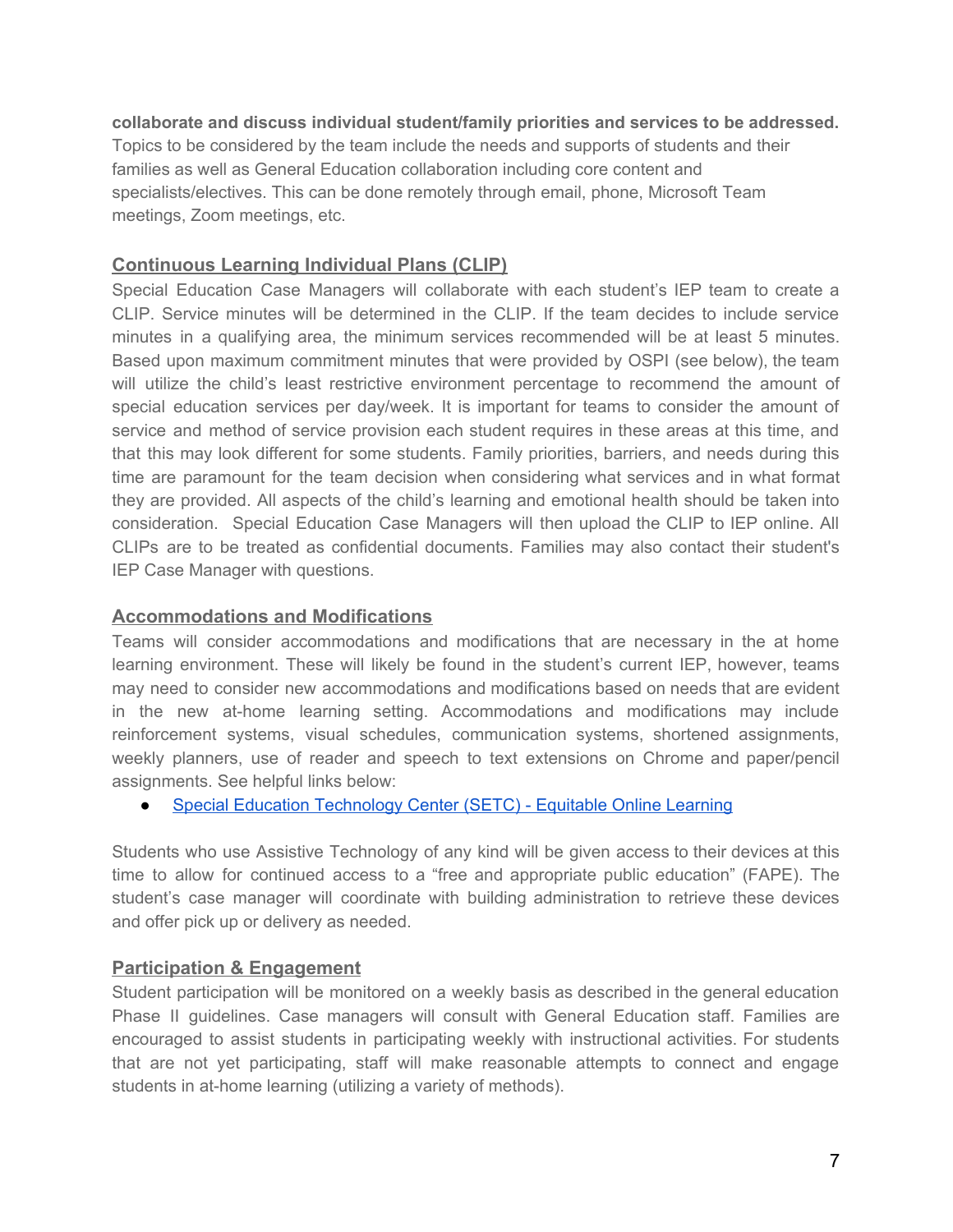### **Itinerant Services**

Itinerant providers will provide materials to families through their preferred communication method. For families who have declined service during this time, the itinerant will reach out weekly to touch base with the family. Service delivery methods will be provided as determined by the student's IEP team.

Itinerants will offer continuous learning opportunities as defined by OSPI to students on their caseload based on each student's IEP and CLIP.

Progress monitoring, material scores, parent consultation, and student interaction time is to be recorded in Easy Track on IEP Online.

### **Progress Monitoring**

Progress Monitoring will be in alignment with IEP goals, timelines and state requirements (see student's CLIP). Examples of progress monitoring may include:

- Picture of Work Sample
- Simplified/Modified Data form (detailed in CLIP)
- Online Learning Platform Data Tracking (ex. Khan Academy, NoRedink, IXL, Boomlearning, Pearson)
- Parent interview of student progress based on their observations
- Individual check-ins

### **Paraeducators**

Paraeducators play a vital role in carrying out a student's CLIP. Case Managers will work with building administrators to develop plans for services and supports. Supervising staff will give reminders/specific guidance to their roles in the current remote learning responsibilities. Paraeducators have had training regarding confidentiality and roles/responsibilities regarding parent communication. Staff that require access to a district device should reach out to their special education supervising teacher and/or building principal.

### **Special Education Extended Learning Opportunities and Information**

Additionally, each week the RSD Special Education Department will be publishing extended learning opportunities in the form of one-page documents that provide websites and activities for families looking for additional support to engage students in the areas of communication, motor, and social/emotional/behavioral. These one-page documents will be available online for parents to download from the RSD website.

### **Platforms for Instruction**

Available platforms for instruction are available [here](https://docs.google.com/document/d/1HWUsoRYeWYpazIzLR36VGH-ZuK4oGgQCH3no3Oh6NEE/view). District tech support for Chromebooks is available to families (grades 1-12) by contacting chromebookhelp@rsd.edu or (509) 967-6162.